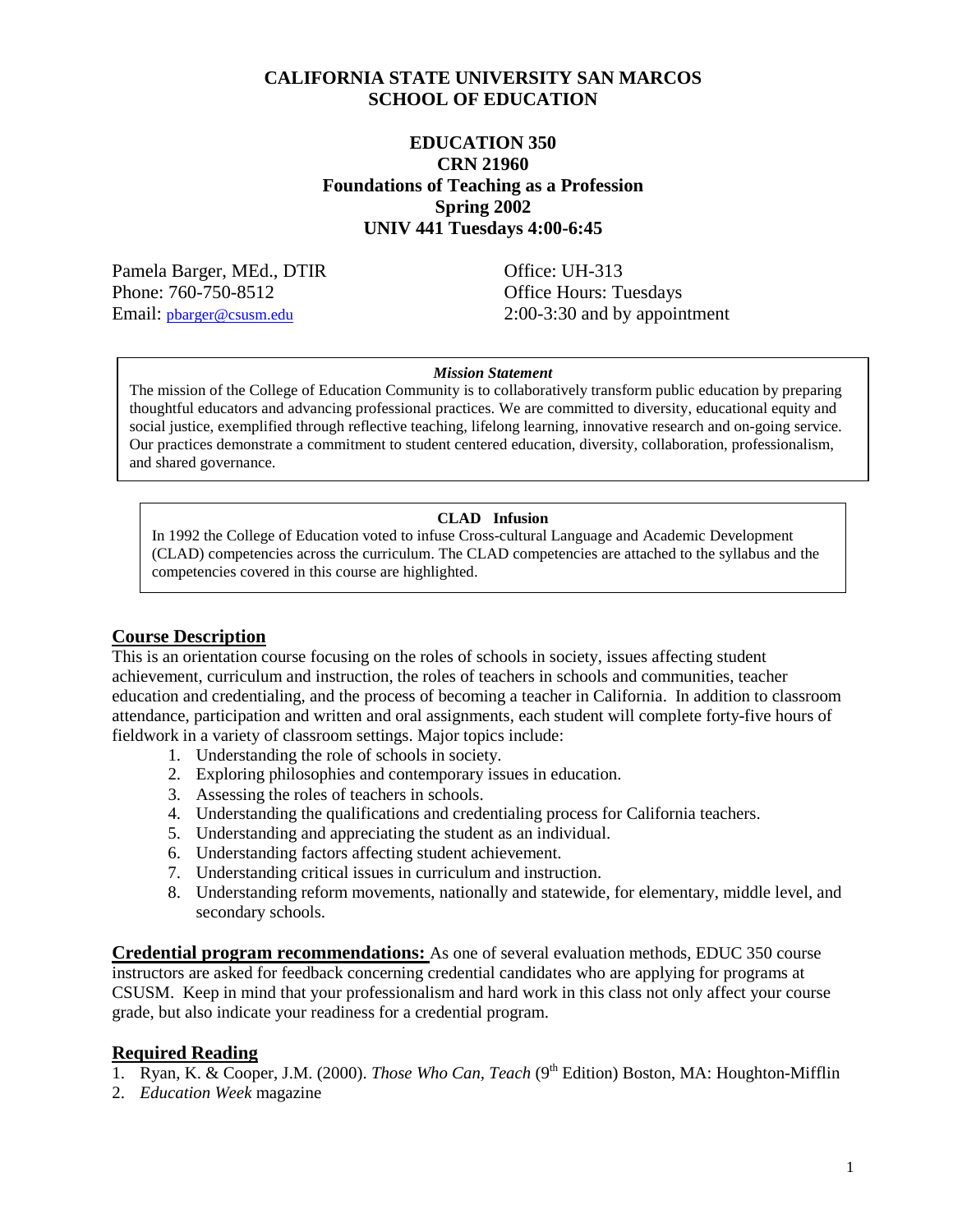# **COURSE REQUIREMENTS**

Students are expected to adhere to standards of dependability, confidentiality, academic honesty, and writing achievement. Please read the university policy on academic honesty in the student guidebook.

**COE Attendance Policy:** Due to the dynamic and interactive nature of courses in the College of Education, all students are expected to attend all classes and participate actively. At a minimum, students must attend more than 80% of class time, or s/he may not receive a passing grade for the course at the discretion of the instructor. Individual instructors may adopt more stringent attendance requirements. Should the student have extenuating circumstances, s/he should contact the instructor as soon as possible. **For this section of EDUC 350: If you miss two class sessions, you cannot receive a grade of A or A-; if you miss three class sessions, you cannot receive a grade of B+or B. More than 15 minutes tardy or leaving early counts as one half absence.** A minimum grade of C+ is required in EDUC 350 to qualify as a prerequisite for admission to the CSUSM teacher credential programs. EDUC 350 instructors provide feedback to the College of Education Admissions Committee.

## **Class Participation (5 points)**

This course is designed for active learning during class sessions. In order for this course to succeed for individuals and the group, students must come to class prepared to discuss assigned readings/ topics and to participate in class activities.

## **Written Work**

Because it is important for teachers to be able to communicate their ideas to students, colleagues, parents, and administrators effectively, writing that is original, clear, and error-free is a priority in the College of Education. **Points will be deducted if assignments are submitted late (10% per day late; no credit will be awarded if the assignment is one week late).**

- *Be sure every assignment includes your assignment title, your full name, EDUC 350, date and Barger in the upper right hand corner.*
- Be certain all written assignments are typed (in traditional, easy-to-read font) and proofread carefully.
- *Any evidence of cheating or plagiarism of the words or ideas of others as your own will result in a failing grade for that assignment and possibly for the course*.
- Notify me immediately if you have special needs that warrant modification of any assignment.
- *Do not hesitate to see me before an assignment is due if you need additional explanation or support.*

## **Weekly Response Papers (15 points)**

No more than one type written page, this assignment provides an opportunity for you to reflect on your reading. Guidelines will be given in class. This assignment will not be accepted late, unless you have been absent.

## **Contemporary/Controversial Issue Research/Position Paper (20 points)**

Choose an issue that interests you (from the topics provided by the instructor or see instructor). Research the issue thoroughly and take a position regarding it. Write a persuasive paper that demonstrates your understanding of the issue, provides a clear defense for your position, and also indicates your understanding of the opposing side. Cite a minimum of three (3) references, using correct bibliography format. Footnote/endnote where appropriate. When your topic is due, you should be prepared to support/defend either side in a panel discussion. Format for panel discussion will be discussed in class. (Approximately 5 pages) **Due Dates: see syllabus**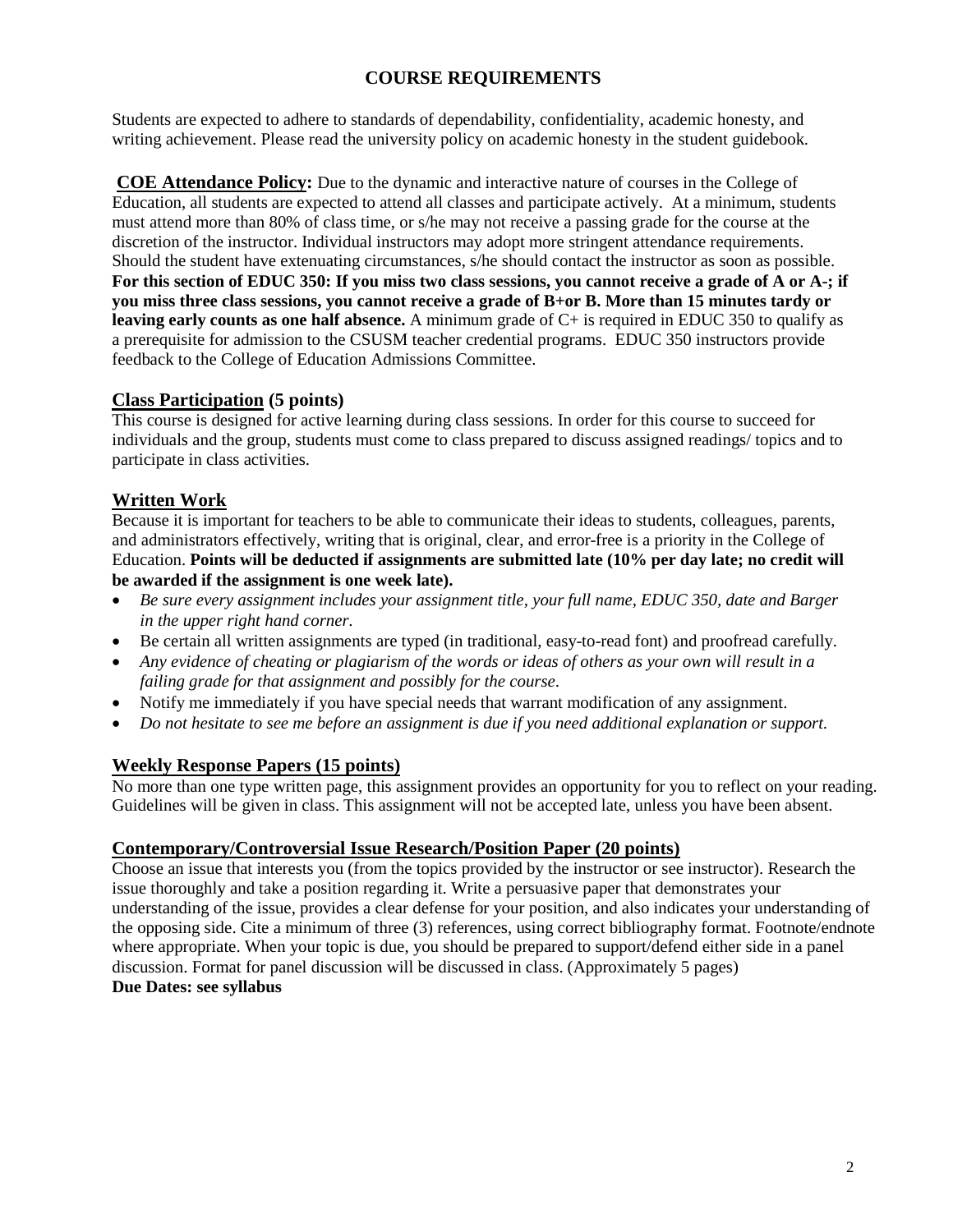# **Field Experience Documentation and Journal Entries(30 points)**

In addition to in-class work, assigned readings, and projects, you will participate in forty-five (45) hours of supervised fieldwork assignments in a variety of public school classroom settings**.** You will maintain a log of hours-spent observing/participating in these classroom settings. This log should reflect a minimum of 45 hours spent in various classrooms at different grade levels and on different sites, with teacher signatures. *In addition, you will maintain a journal, reflecting on your observations, documenting* 

*assumptions/expectations, interesting observations, and connections to concepts studied in EDUC 350, analyses and questions.* Respect the confidentiality of the students and teacher. Use initials or fictitious names. **A minimum of 15 journal entries is required.** The format to be used will be explained in class.

#### **Key Skills/Knowledge I'll be evaluating in your fieldwork log and journal entries:**

- Can you articulate your assumptions/expectations about a given setting and then identify how your observation affects those assumptions/expectations?
- Can you observe pertinent details and see both the "big picture" of the classroom as well as focus n on specific methods, interactions, etc.?
- Can you monitor and take responsibility for your placement to include meeting the requirements of varied settings and minimum hours? (Each observation should be at least 30 minutes long)
- Can you relate your class work and readings to your observations and provide insightful analysis about that relationship?
- **Due dates: March 12 (1-5) April 23 (6-10) May21 (11-15)**

## **Teacher Interview (10 points)**

You will write a 2-4 page paper based on an extended interview with a public school teacher who has been teaching at least three years. After summarizing answers to key questions, analyze your personal reflections on these responses. I will also go over more details of this assignment in class.

### **Key Skills and/Knowledge I'll be evaluating:**

- Has your paper provided a rich description of the teacher you interviewed?
- Does your paper integrate appropriate class readings and discussions to support your analysis? (i.e. Are several references made to our text, articles, or journal readings?)
- Have you articulated your ideas fluently and coherently with college level writing style and mechanics?
- **Due date: April 16**

## **Personal Philosophy of Teaching, Learning, and Schooling (in place of final exam 15 points)**

This is the second major paper for the course. In place of a final exam, you will be asked to submit a paper (3-5 pages) in which you imagine what you would say to the hiring committee of a school district if asked to describe your own distinct set of beliefs about teaching, learning, and schooling. It is crucial to be logical. Support your statements in a concise manner.

• **Due date: May 28**

## **Article Reviews (5 points)**

• You will be required to subscribe to "Education Week" magazine. It is a professional magazine that addresses contemporary issues in education. We will use this magazine each class as a discussion tool; you will be required to prepare five written responses to articles for grading. Choose articles that present an in-depth look at a subject. **Only one review may be turned in for one issue.**

#### **The total number of points earned (100 points possible) will determine grades:**

| $A = 93-100$    | $C_{\pm} = 78 - 79$ |
|-----------------|---------------------|
| $A - 90-92$     | $C = 73-77$         |
| $B_+ = 88-89$   | $C = 70-72$         |
| $B = 83-87$     | $D = 60-69$         |
| $B - = 80 - 82$ | $F = 0.59$          |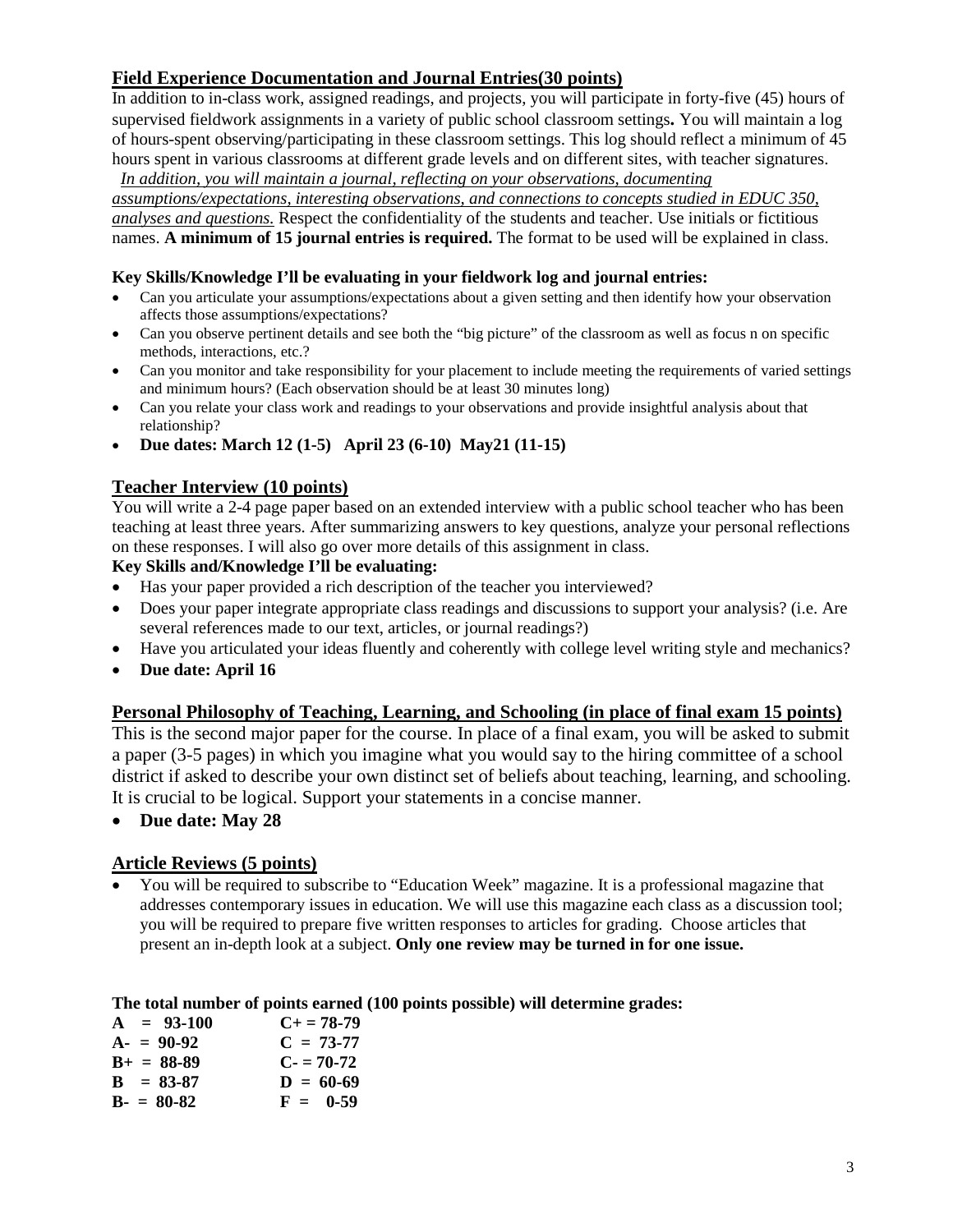| <b>SCHEDULE:</b> (Subject to changes) |                                                |                                                |  |
|---------------------------------------|------------------------------------------------|------------------------------------------------|--|
| Date:                                 | <b>Topic:</b>                                  | <b>Reading Prepared:</b>                       |  |
| February 5, 2002                      | Introduction, Course Overview                  |                                                |  |
|                                       | Guidelines for Field Experience                |                                                |  |
|                                       | <b>Importance of Community</b>                 |                                                |  |
|                                       | Motivations for Entering the Profession        |                                                |  |
| February 12, 2002                     | New Teacher "Culture Shock"                    | Chapters $1 & 2$                               |  |
|                                       | Roles of the Principal                         | Why Teach?                                     |  |
|                                       | Value of Mentors                               | What Can the New                               |  |
|                                       | First Day!                                     | Teacher Expect?                                |  |
| February 19, 2002                     | Snapshot of a School                           | Chapter 3                                      |  |
|                                       | What makes a school effective?                 | What is a School and                           |  |
|                                       |                                                | What is it for?                                |  |
|                                       |                                                | <b>Check-in: Field Experience Arrangements</b> |  |
|                                       | <b>Due: Culture Bags</b>                       |                                                |  |
| February 26, 2002                     | Culture Diversity in the Classroom             | Chapter 4                                      |  |
|                                       | <b>Learning Styles</b>                         | Who are Today's Students                       |  |
|                                       | <b>Students with Special Needs (Inclusion)</b> | in a Diverse Society?                          |  |
|                                       | (Bilingual Education/Immersion)                |                                                |  |
| March 5, 2002                         | Social Situations that Affect Your Students    | Chapter 5                                      |  |
|                                       | Violence, Family Structure, Equality in        | <b>What Social Problems</b>                    |  |
|                                       | <b>Educational Opportunities</b>               | And tensions Affect                            |  |
|                                       |                                                | Today's Students?                              |  |
| March 12, 2002                        | <b>Engaged Academic Time</b>                   | Chapter 6                                      |  |
|                                       | <b>Questioning Skills</b>                      | What Makes a Teacher                           |  |
|                                       | Importance of Teacher Attitude,                | Effective?                                     |  |
|                                       | Knowledge, and Teaching Skills                 |                                                |  |
|                                       | Due: Field Experience Journal Entries 1-5      |                                                |  |
| March 19, 2002                        | The History of Technology in the Classroom.    | Chapter 7                                      |  |
|                                       | Computers in Schools                           | <b>What Should Teachers</b>                    |  |
|                                       | How Technology Affects Student Learning        | Know About Technology                          |  |
|                                       | and Teacher Instruction.                       | and its Impact on Schools.                     |  |
| March 26, 2002                        | State Curriculum—What is it?                   | Chapter 8                                      |  |
|                                       | <b>State Standards</b>                         | What is Taught?                                |  |
|                                       | <b>Textbook Adoptions</b>                      |                                                |  |
|                                       | Trends in Curriculum                           |                                                |  |
|                                       |                                                |                                                |  |

**Panel Discussion #2: Standards Based Education—Yes? No? To what extent?**

|  |  | April 2, 2002 No Class-Spring Break |  |
|--|--|-------------------------------------|--|
|--|--|-------------------------------------|--|

**\_\_\_\_\_\_\_\_\_\_\_\_\_\_\_\_\_\_\_\_\_\_\_\_\_\_\_\_\_\_\_\_\_\_\_\_\_\_\_\_\_\_\_\_\_\_\_\_\_\_\_\_\_\_\_\_\_\_\_\_\_\_\_\_\_\_\_\_\_\_\_\_\_\_\_\_\_\_**